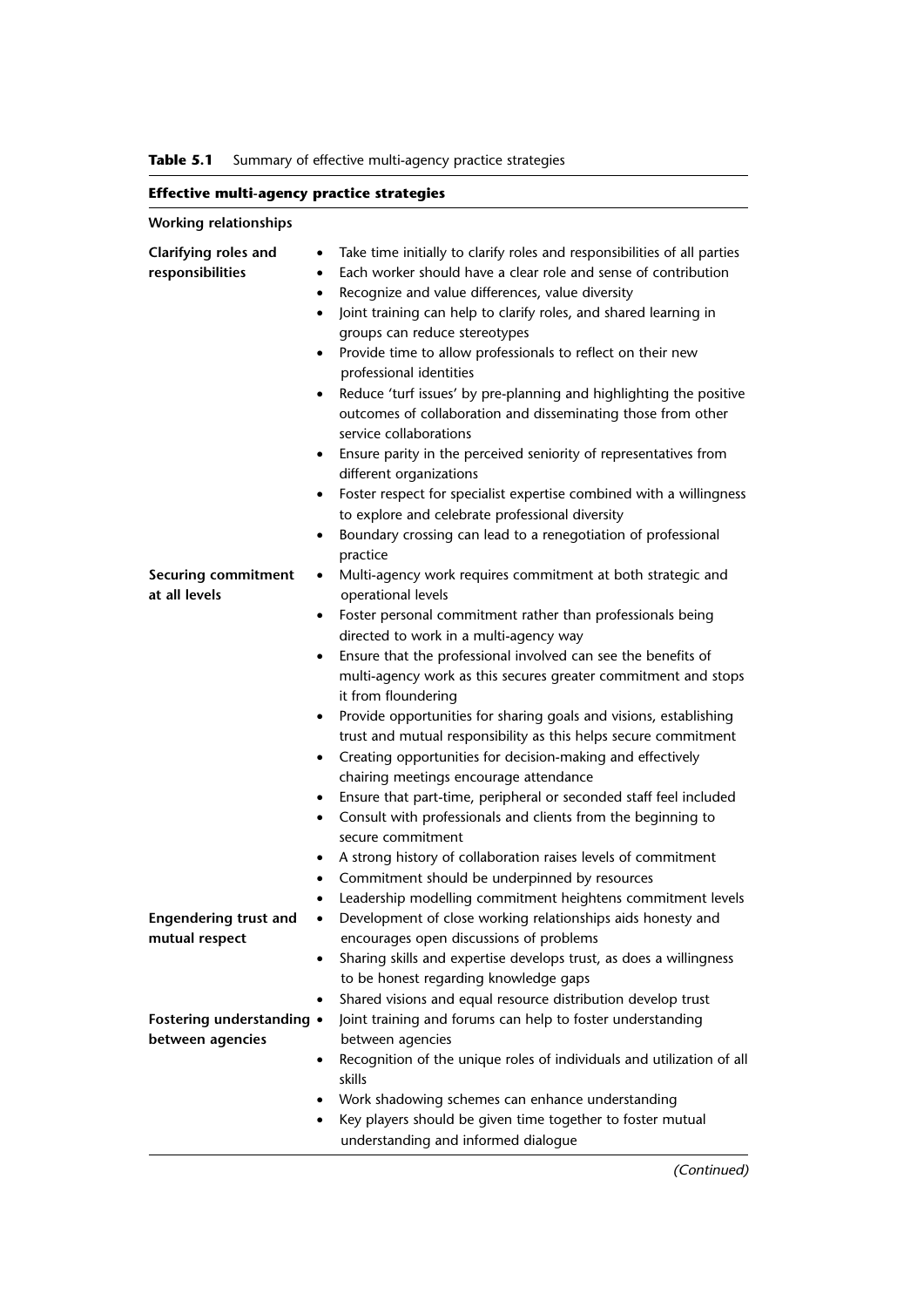### **Effective multi-agency practice strategies**

|                                                                       | Accessible, practical guides to working with different sectors<br>٠<br>Appointing a leader with 'cultural intelligence' who can identify<br>$\bullet$<br>the different cultures and construct an appropriate response<br>Provide opportunities to cross-boundaries, to examine current<br>$\bullet$<br>practice for each agency and to rethink the multi-agency<br>philosophy<br>Give the culture of partnership and collaboration high priority<br>Basing strategic level staff in a reluctant department can raise the<br>profile of multi-agency working<br>Take time to learn and understand each agency's mission,<br>$\bullet$<br>priorities and technical language<br>Staff secondments into partner agencies or presentations from<br>$\bullet$<br>different agencies at the start of collaboration can help to break<br>down barriers |
|-----------------------------------------------------------------------|------------------------------------------------------------------------------------------------------------------------------------------------------------------------------------------------------------------------------------------------------------------------------------------------------------------------------------------------------------------------------------------------------------------------------------------------------------------------------------------------------------------------------------------------------------------------------------------------------------------------------------------------------------------------------------------------------------------------------------------------------------------------------------------------------------------------------------------------|
| Multi-agency processes                                                |                                                                                                                                                                                                                                                                                                                                                                                                                                                                                                                                                                                                                                                                                                                                                                                                                                                |
| <b>Ensuring effective</b><br>communication and<br>information sharing | Create transparent lines of communication with clear protocols<br>$\bullet$<br>Increased contact through meetings, working groups or training<br>$\bullet$<br>etc., results in greater inclination to seek further communication<br>Create frequent opportunities for communication, discussion and<br>debate                                                                                                                                                                                                                                                                                                                                                                                                                                                                                                                                  |
|                                                                       | Face-to-face meetings and a mix of formal and informal modes of<br>communication                                                                                                                                                                                                                                                                                                                                                                                                                                                                                                                                                                                                                                                                                                                                                               |
|                                                                       | Develop personal connections to promote working relationships<br>$\bullet$<br>and informal links                                                                                                                                                                                                                                                                                                                                                                                                                                                                                                                                                                                                                                                                                                                                               |
|                                                                       | Co-location of services where possible                                                                                                                                                                                                                                                                                                                                                                                                                                                                                                                                                                                                                                                                                                                                                                                                         |
|                                                                       | Provide accessible, written updates, particularly at early stages of<br>٠<br>multi-agency partnerships                                                                                                                                                                                                                                                                                                                                                                                                                                                                                                                                                                                                                                                                                                                                         |
|                                                                       | Have a proactive approach to communication and embed into<br>٠<br>working practices                                                                                                                                                                                                                                                                                                                                                                                                                                                                                                                                                                                                                                                                                                                                                            |
|                                                                       | Formalize processes for information sharing and establish clear<br>$\bullet$<br>protocols                                                                                                                                                                                                                                                                                                                                                                                                                                                                                                                                                                                                                                                                                                                                                      |
|                                                                       | Provide joint training to facilitate information sharing and the<br>exchange of good practice                                                                                                                                                                                                                                                                                                                                                                                                                                                                                                                                                                                                                                                                                                                                                  |
|                                                                       | Ensure that all representatives understand all terms or acronyms<br>and provide definitions of the most common terms                                                                                                                                                                                                                                                                                                                                                                                                                                                                                                                                                                                                                                                                                                                           |
|                                                                       | Explore any differences in terminology as a group and consider<br>$\bullet$<br>any different understandings                                                                                                                                                                                                                                                                                                                                                                                                                                                                                                                                                                                                                                                                                                                                    |
|                                                                       | Key players in multi-agency groups might benefit from more<br>time together to foster informed dialogue                                                                                                                                                                                                                                                                                                                                                                                                                                                                                                                                                                                                                                                                                                                                        |
|                                                                       | Team activities and service development should allow for creation<br>٠                                                                                                                                                                                                                                                                                                                                                                                                                                                                                                                                                                                                                                                                                                                                                                         |
| Developing a                                                          | of a shared language<br>Develop a shared vision to define the scope and purpose of the<br>٠                                                                                                                                                                                                                                                                                                                                                                                                                                                                                                                                                                                                                                                                                                                                                    |
| shared purpose                                                        | partnership and use this as a reference point                                                                                                                                                                                                                                                                                                                                                                                                                                                                                                                                                                                                                                                                                                                                                                                                  |
|                                                                       | The shared vision should be inspirational and based on jointly<br>held values                                                                                                                                                                                                                                                                                                                                                                                                                                                                                                                                                                                                                                                                                                                                                                  |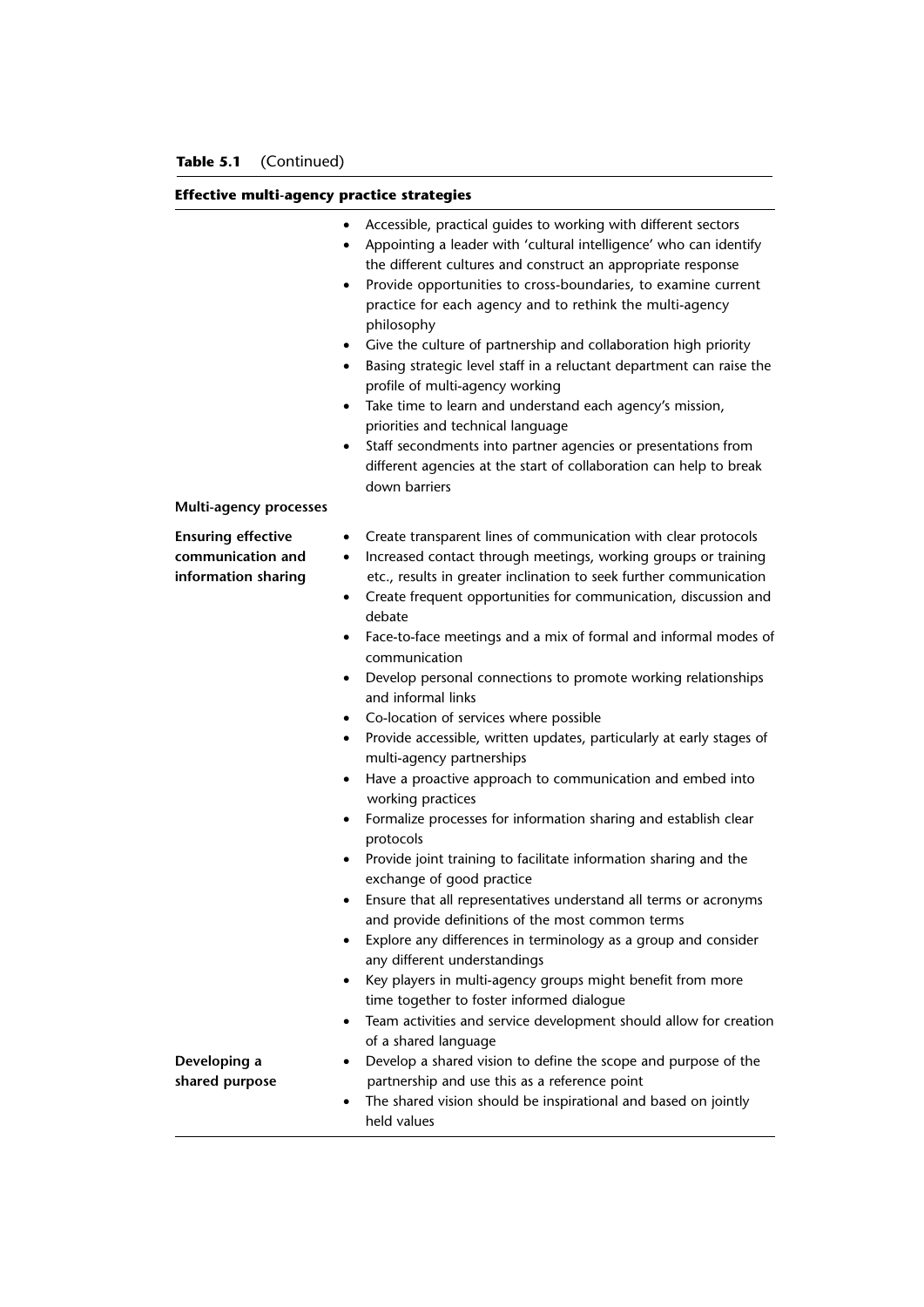#### **Effective multi-agency practice strategies**

|                                               | Develop a shared understanding                                                                                                                          |
|-----------------------------------------------|---------------------------------------------------------------------------------------------------------------------------------------------------------|
|                                               | Have a clear justification for partnership and demonstrate value<br>for money                                                                           |
|                                               | Develop clarity of roles and responsibilities (role demarcation)                                                                                        |
|                                               | Ensure targets and objectives are relevant and shared across<br>agencies                                                                                |
|                                               | Clearly articulate goals and outcomes<br>$\bullet$                                                                                                      |
|                                               | Develop guidelines to show how services are co-ordinated                                                                                                |
|                                               | Provide joint training or staff development<br>٠                                                                                                        |
|                                               | Set up a steering group to identify problems, key issues and<br>٠<br>different cultures                                                                 |
|                                               |                                                                                                                                                         |
|                                               | Conduct a needs analysis to create a picture of existing provision<br>$\bullet$<br>and boundaries of provision                                          |
| <b>Effective planning</b><br>and organization | Consult service users on needs, issues and priorities in a way that<br>٠<br>empowers them and is sustainable                                            |
|                                               | Use well designed consultations, good instruments and strategies<br>etc.                                                                                |
|                                               | Develop shared protocols and written commitment to<br>٠                                                                                                 |
|                                               | inter-professional working that are reviewed regularly                                                                                                  |
|                                               | Develop a clearly defined and well documented structure/model                                                                                           |
|                                               | to explain multi-agency operation and make this available to<br>service users                                                                           |
|                                               | Set up systems and structures to support joint working, such as<br>service level agreements, co-ordinating bodies and                                   |
|                                               | multi-professional groups                                                                                                                               |
|                                               | Understand and cater for distinctive working conditions and the<br>$\bullet$<br>aims and objectives of different sectors                                |
|                                               | Disseminate good practice<br>$\bullet$                                                                                                                  |
|                                               | Provide joint training to develop common ways of working                                                                                                |
|                                               | Use task groups to transform strategic plans into operational<br>٠<br>action                                                                            |
|                                               | Adopt pro-collaboration policies and inform front-line staff                                                                                            |
|                                               | Select representation purposefully, ensuring equal representation                                                                                       |
|                                               | Balance the need to involve all organizations with the need to<br>deliver partnership objectives efficiently and involve all relevant<br>agencies early |
|                                               | Use a checklist of all agencies involved with the client group<br>٠                                                                                     |
|                                               | Ensure representation of service users where relevant                                                                                                   |
|                                               | Deliver any new functions through existing partnerships                                                                                                 |
|                                               | wherever possible                                                                                                                                       |
|                                               | Assess the variability of members' history of collaboration when<br>٠<br>bringing a multi-agency group together                                         |
|                                               | Provide training to those inexperienced in multi-agency work<br>٠                                                                                       |
|                                               | Where there are few inherited linkages, proactive networking at<br>٠<br>strategic levels could counterbalance this                                      |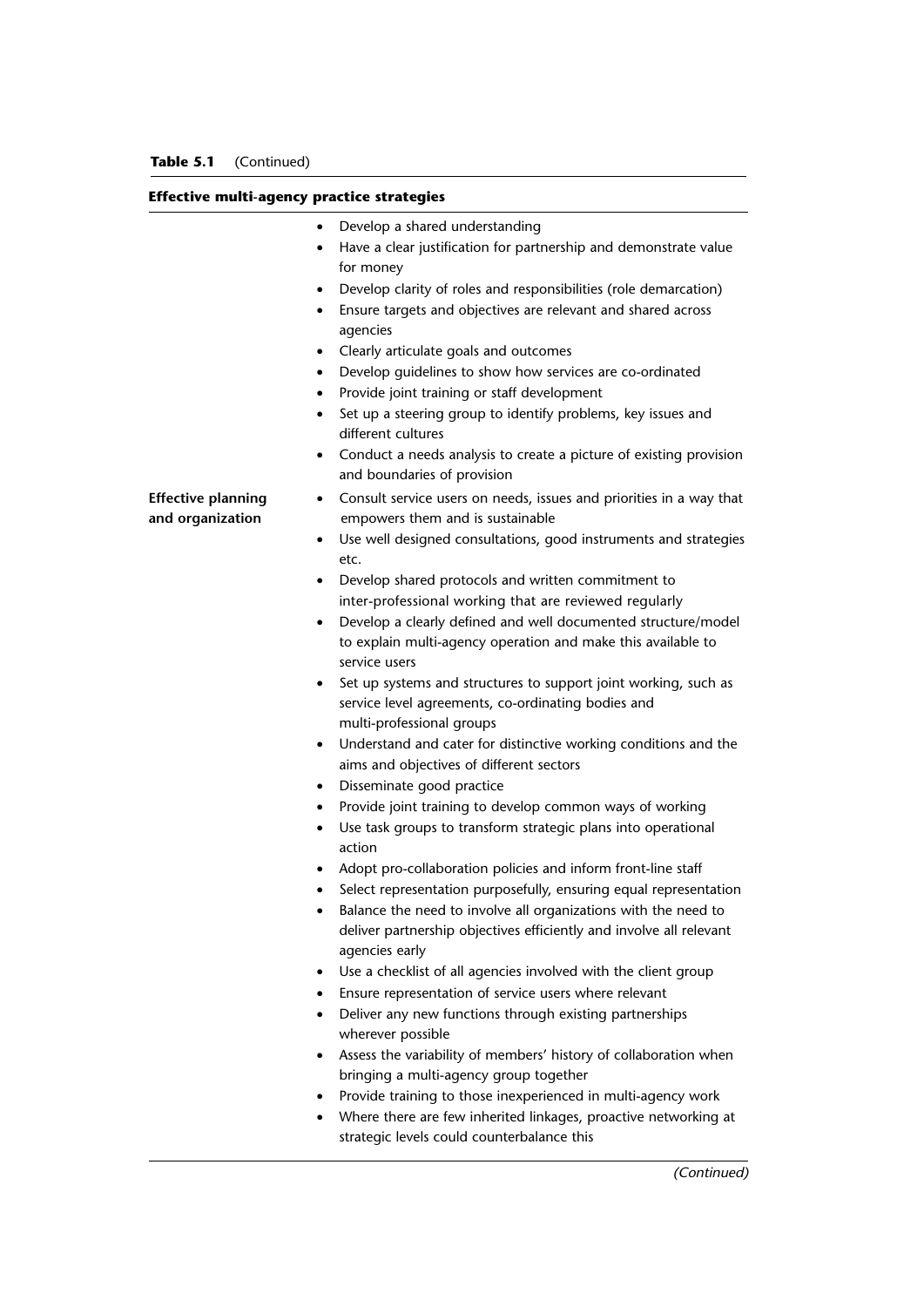| <b>Effective multi-agency practice strategies</b> |  |
|---------------------------------------------------|--|
|                                                   |  |

**Resources for multi-agency work**

| Securing adequate          | Pooled budgets or joint funding<br>$\bullet$                                   |
|----------------------------|--------------------------------------------------------------------------------|
| and sustained funding      | Identify and use alternative sources of funding<br>$\bullet$                   |
|                            | Avoid asking individuals to be involved in multi-agency work<br>$\bullet$      |
|                            | without additional funding, i.e. while still being held accountable            |
|                            | for their full workload                                                        |
|                            | Ensure stability of funding and distribute resources equally across<br>٠       |
|                            | agencies                                                                       |
|                            | Produce and agree clearly written agreements for funding<br>$\bullet$          |
|                            | arrangements                                                                   |
|                            | Recognition by senior managers of the importance of shared<br>$\bullet$        |
|                            | resources and the need to act as champions for funding                         |
|                            | arrangements at strategic/operational levels                                   |
|                            | Ensure dedicated resources to keep everyone engaged<br>$\bullet$               |
|                            | Resources should be available to support management and<br>$\bullet$           |
|                            | administration                                                                 |
| <b>Ensuring continuity</b> | Support leaders and delegate responsibility to alleviate<br>$\bullet$          |
| of staffing                | problems with staff turnover                                                   |
|                            | Consider capacity issues to ensure continuity of representation<br>$\bullet$   |
|                            | over time                                                                      |
|                            | Facilitation through co-location, a joint location or a change in<br>$\bullet$ |
|                            | location                                                                       |
| <b>Ensuring adequate</b>   | Build in time for planning, developing and implementing<br>$\bullet$           |
| time                       | arrangements                                                                   |
|                            | Sufficient groundwork on team building and developing trust<br>$\bullet$       |
|                            | Create time for reflecting on new professional identities<br>$\bullet$         |
|                            | Have a project start up phase for planning and development<br>$\bullet$        |
| Management and governance  |                                                                                |
|                            |                                                                                |
| <b>Ensuring effective</b>  | Senior positions have more clout than junior staff in<br>$\bullet$             |
| leadership                 | management roles                                                               |
|                            | Leaders require shared vision and tenacity to drive the agenda<br>$\bullet$    |
|                            | as well as full commitment, strong entrepreneurial skills and                  |
|                            | networking                                                                     |
|                            | Partnerships need sustained input from leadership and leaders                  |
|                            | need time and resources for their role                                         |
|                            | Reorganize work to ensure that managers can get time to get                    |
|                            | involved                                                                       |
|                            | Leaders should consult with and provide support for front-line<br>$\bullet$    |
|                            | staff, as well as addressing service conditions and staff welfare              |
|                            | Provide support networks for leaders and some delegation of<br>$\bullet$       |
|                            | other staff to relieve pressures                                               |
|                            | Leaders should model commitment to maximize collaboration<br>$\bullet$         |
| Establishing appropriate • | Processes/structures of accountability need to be appropriate                  |
| governance systems         | to the type of partnership and make sense to front-line workers                |
|                            |                                                                                |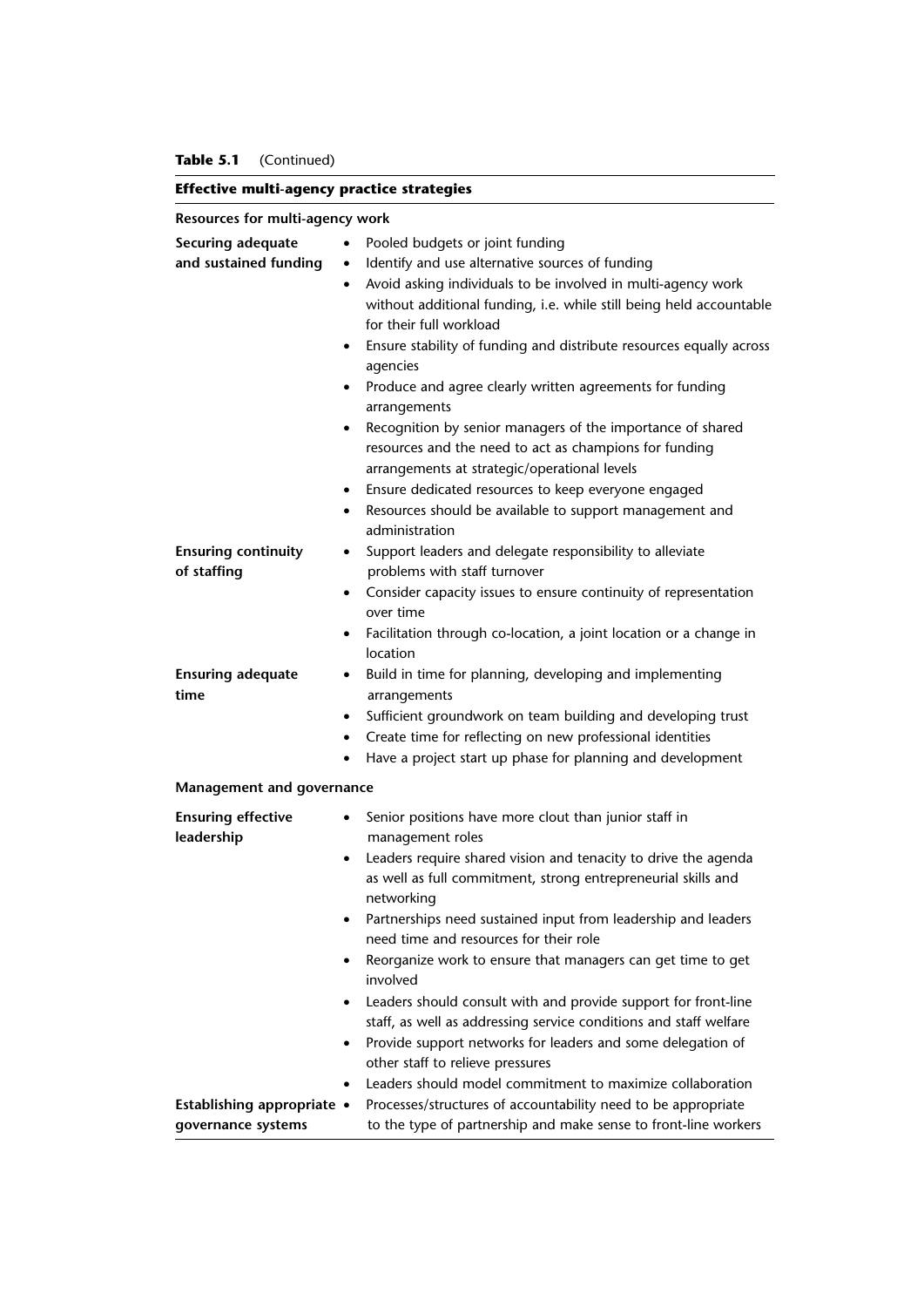# **Effective multi-agency practice strategies**

| $\bullet$<br>$\bullet$                                       | Have clear roles and responsibility for the accountable body<br>Give accountability to external stakeholders and be accountable<br>to service users                                                                   |
|--------------------------------------------------------------|-----------------------------------------------------------------------------------------------------------------------------------------------------------------------------------------------------------------------|
|                                                              | • Consistency of governance structures with the vision and<br>approach the partnership is taking, and facilitate efficient and<br>effective decision-making                                                           |
| Establishing performance.<br>management systems<br>$\bullet$ | Clear aims and objectives and joint performance indicators<br>Performance management systems that reflect the complexity of<br>partnership working, capture a range of activity and have a clear<br>focus on outcomes |
| $\bullet$                                                    | Have joint review and evaluation procedures (e.g. team away<br>days)                                                                                                                                                  |

*Source*: Atkinson et al., 2007: 80–4 reproduced with permission from NFER and CfBT (2007)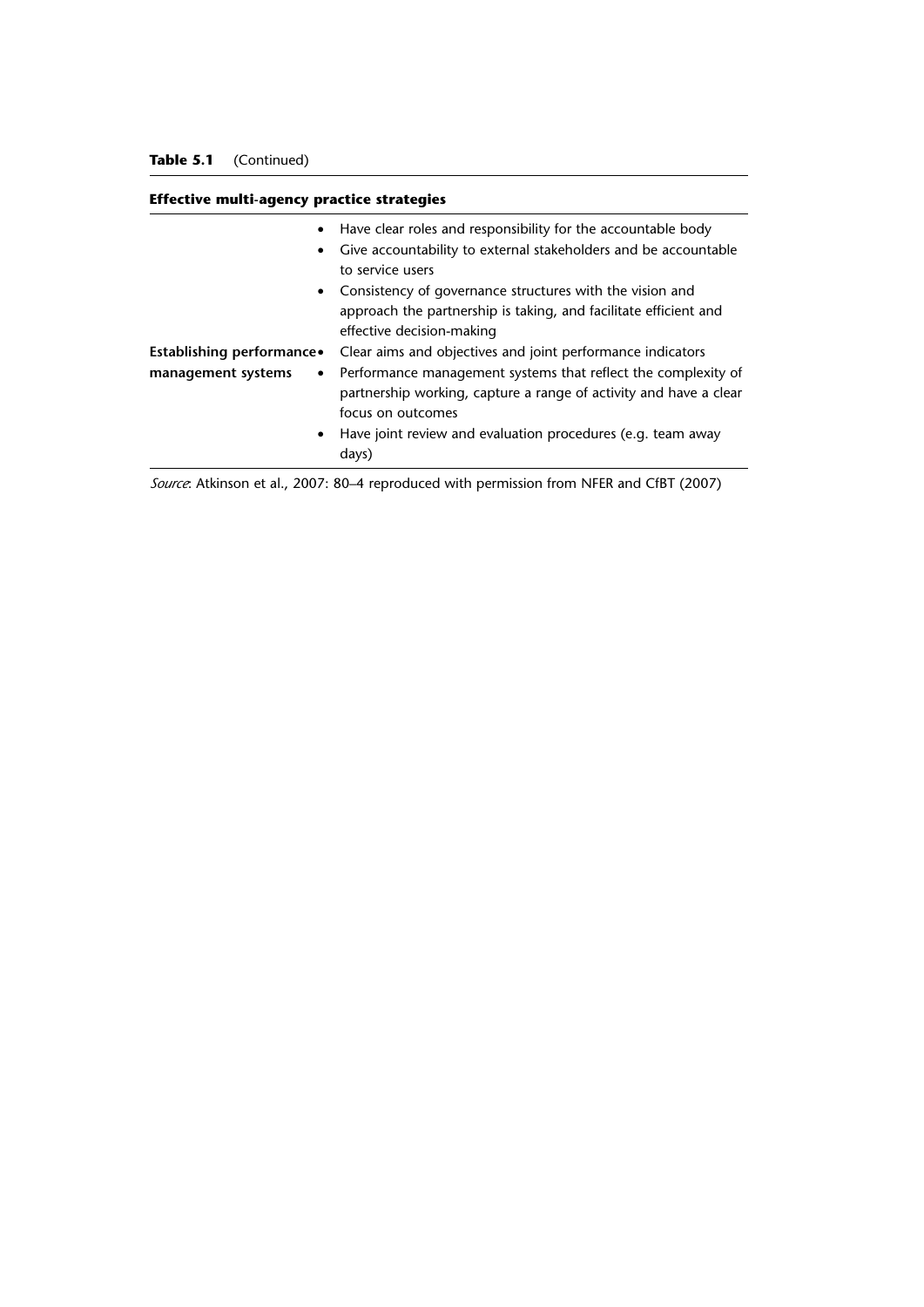# Task 5.1: Group practical task – multi-agency working: good practice outcomes

- Read the ten statements below about the outcomes resulting from multi-agency integrated working.
- Discuss the statements with other members in your group.
- Reach a consensus in your group about which **one** statement you are going to discard.
- Rank the remaining nine statements in order of priority.
- Read the statements again, looking for similarities and differences.
- Select **five** of the statements that all the group agree are the most important, and arrange in order of priority.
	- 1. Every Child Matters outcomes improve for children/young people.
	- 2. More effective ways of working occur.
	- 3. The educational setting/children's centre gets a good reputation locally for its multi-agency working.
	- 4. Practitioners from different services can think creatively and be innovative.
	- 5. Positive change is acknowledged, celebrated and publicized.
	- 6. Multi-agency team working leads to greater job satisfaction.
	- 7. A way of doing something is improved.
- 8. Clients experience greater satisfaction as a result of receiving the multi-agency integrated services support and intervention.
- 9. Cross-agency tensions and conflicts are reduced.
- 10. Joint ownership and responsibility for decision-making occurs.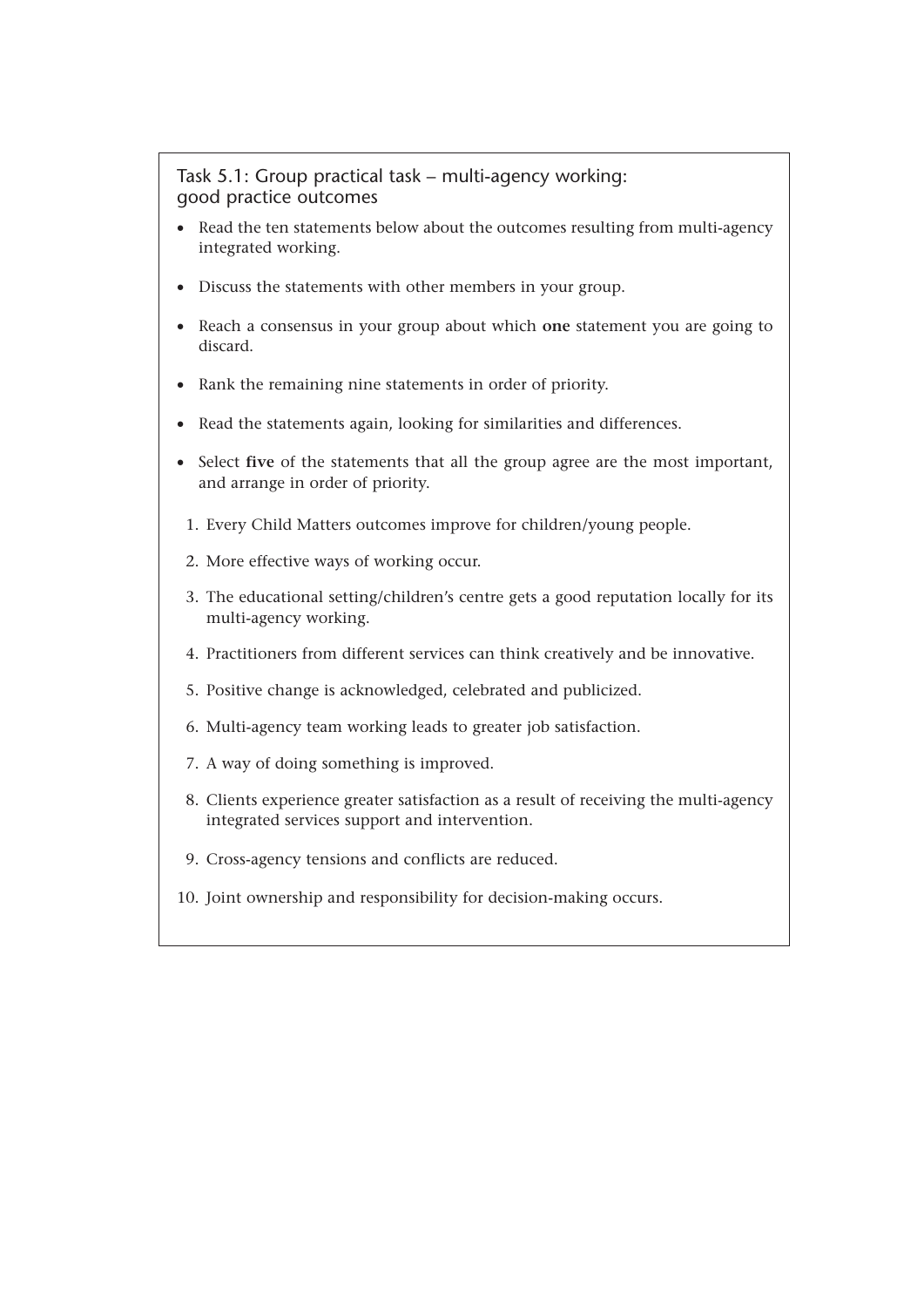| Name of the organization                                                   |  |
|----------------------------------------------------------------------------|--|
| Multi-agency activity                                                      |  |
| <b>Target group</b>                                                        |  |
| Aims of the activity                                                       |  |
| <b>Expected outcomes</b>                                                   |  |
| <b>Actual outcomes</b>                                                     |  |
| ECM outcome(s) met                                                         |  |
| Brief description of the activity<br>(What did you do? How did you do it?) |  |
| Other agencies and services involved                                       |  |
| <b>Resources needed</b>                                                    |  |
| Cost of activity<br>(Money and time)                                       |  |
| What would you change<br>or do differently next time?                      |  |

**Table 5.2a** Template for sharing good practice in multi-agency working

*Source*: Author's own



**Photocopiable:**

*Effective Multi-Agency Partnerships,* Sage Publications © Rita Cheminais, 2009